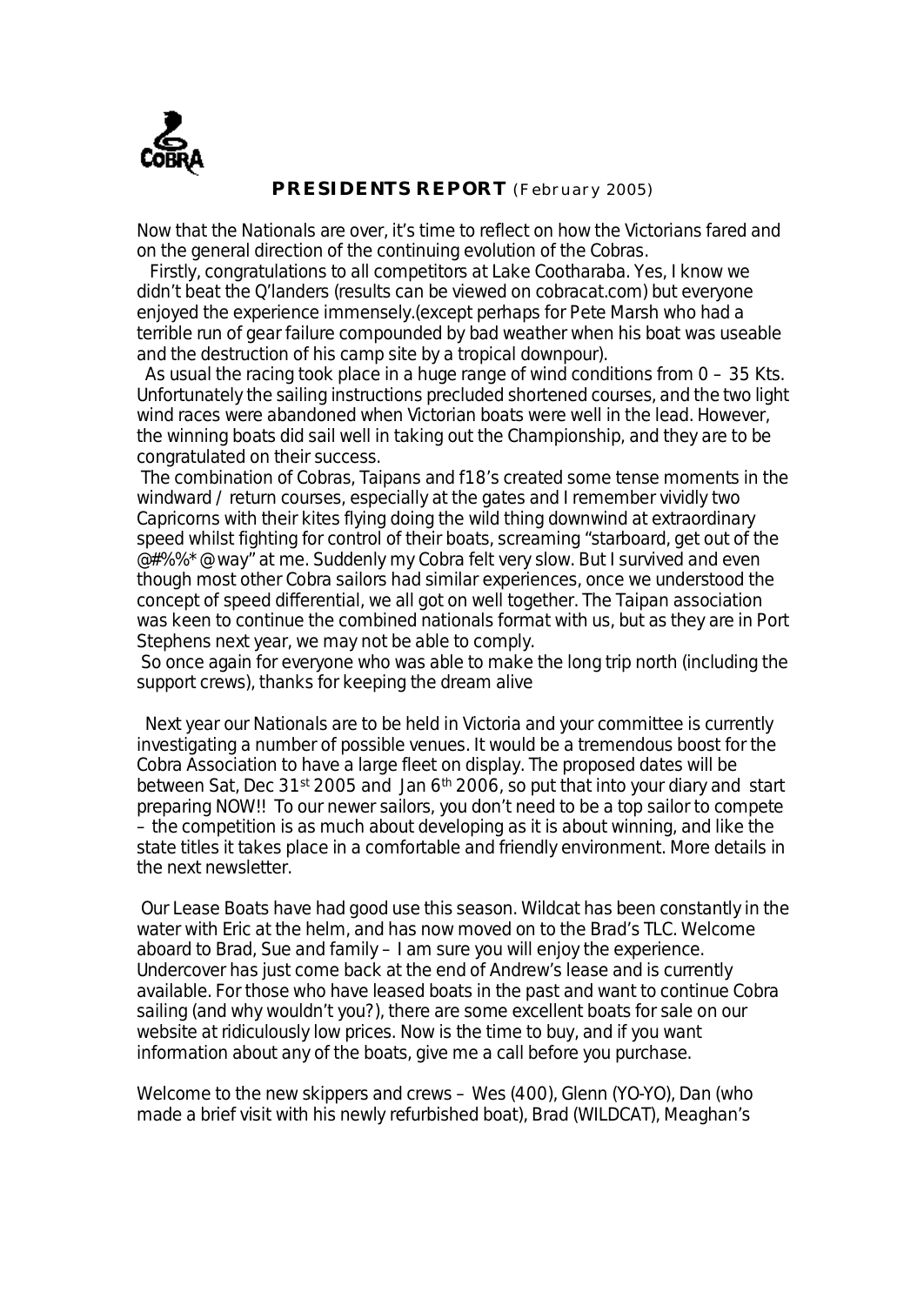friend Glenn who has been helping out on the crash boat etc and Kim and Nick who have been showing Colin how to sail. If every Cobra owner showed up at Parkdale on the same day, we would have a fleet of over 25 boats!! – wouldn't that be a memorable sight!

Unfortunately it may be some time before Chris Wells joins us again as he is still recovering from his mystery illness. We all wish him a speedy recovery and some of us even miss his jokes? Anyway, feel free to keep in contact with Ali and Chris – they make great coffee!

We considered holding the states over the Labour day weekend but it was too late to fit in. However , I would like some feedback on whether this is a good idea for the future or whether it is best to stay with the Easter option as the preferred date, (not necessarily at Boga.)

Speaking of competition, the championship race is wide open, with a number of boats pushing for the lead. Good to see Mal, David and Colin giving the establishment a hard time, with a couple of dark horses set to strike. Only one point separates the leaders at this stage, and if my diet works, I might be able to join them!

So in summary, the Cobras are looking good for the future. My thanks to the hard working committee for making this so and to all of you sailors who show up on Sundays to enjoy our favourite sport. Keep up the good work!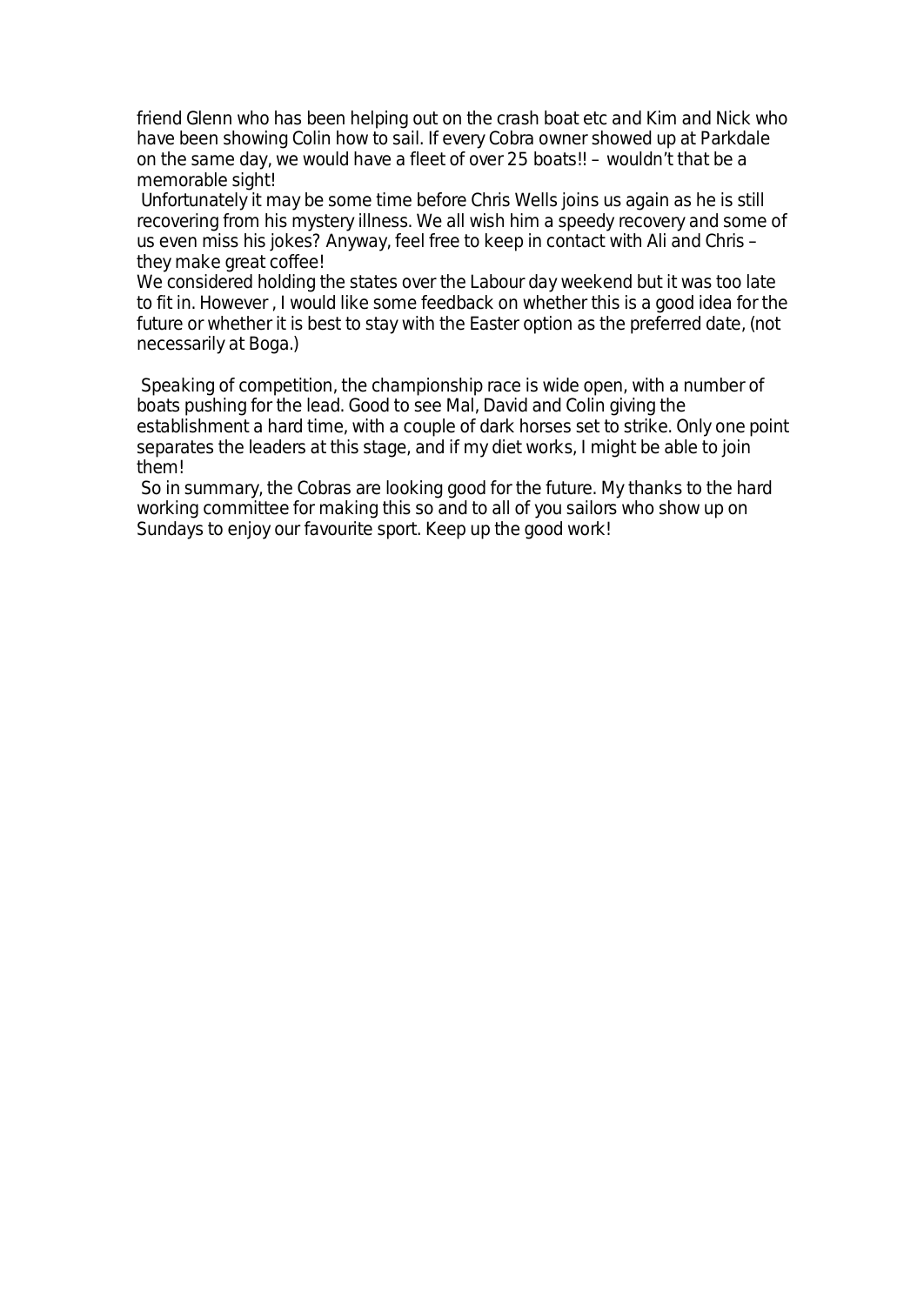# **THE COBRA CROSSWORD**

When you're traveling to Queensland – three days of driving through some pretty uninspiring country- you need to while away the hours. So Kerry and I prepared a little test of your knowledge of the Cobra sailors (must be the teacher in us).

Take this with you on your next trip

Winner gets a bottle of the much sought after Cobra Red!!!!!!!!!!!!!!

### *Here's the clues – Cross them off as you go on this sheet and he crossword*

- *Eg Big truck = Laurie*  1 Wet holes in the ground 36 Something plumbers often fix Turn this and it opens 38 Son of a runaway horse 4 She'll be apples 39 ……on my mind Horses do this when out of control 40 Diminutive Amanda …....batts 41 ….. and the Argonauts Tricky Dick 42 Knocked out a giant 9 Pass through on the Newell Prickly slope 11Like hair on a babies bum 12 Bring the plane back down If you can't find your own name 13 Better than pushen keep looking – I'm sure it's there! 14 Irish county you will find the answers horizontal, Twisted kneck . vertical and diagonal. Legal action Steal from someone **GOOD LUCK!!** ….Burns Another bog Used to mean happy Prodigy of a crane AKA foghorn Latin for bad Has a lot of joy Synonym for happiness An annual event for Cobras Diminutive Caeser Big …. Make it before you die Voice amplifier Charlie's aunty "the man" Punch and ……. A really awesome plumber
- The brains behind a really awesome plumber

 Naughty stone 37 If you can't buy her, you can ….(x2) 8 Wet and boggy 43 End of digestive tract AKA poison pen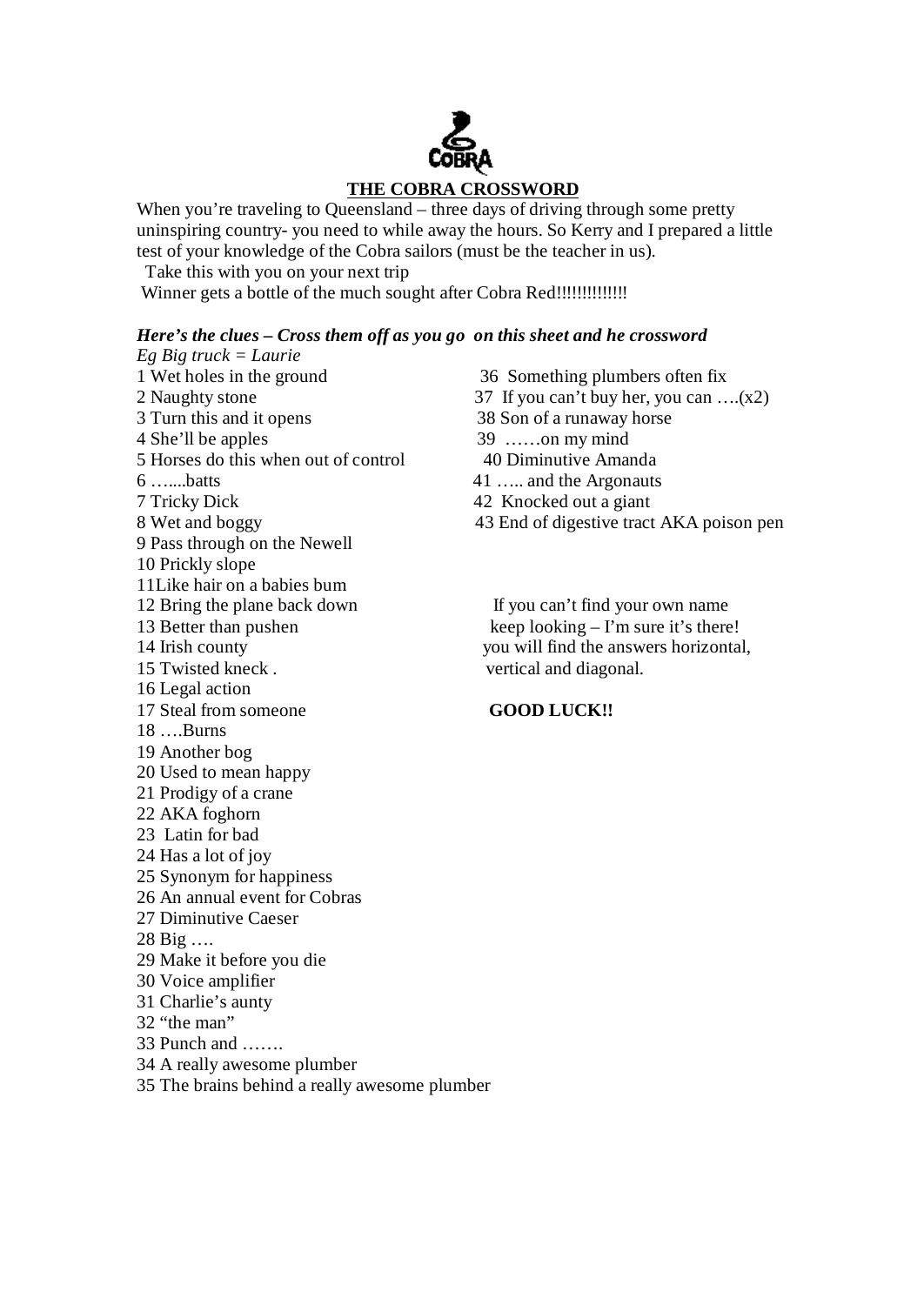| Q        | R.         |    | A         |     | U            | S                      | B                        | 7                        | ≤              | A  | Å           | R.  | N            | N              | ┯  |
|----------|------------|----|-----------|-----|--------------|------------------------|--------------------------|--------------------------|----------------|----|-------------|-----|--------------|----------------|----|
| ٥        | A          | s  | ρ         | J   | $\mathbf{V}$ | W                      | Q                        | P                        | В              | A  | R.,         | ٥   | E            | U.             | И  |
| M        | R          | ٥  | U         | ٥   | J            | s                      | J                        | ↢                        | R              | ı  | E           | β.  | Ł            | Τ              | N  |
| X        | Q          | ے  | L         | Ч   | υ            | V                      | W                        | c-                       | D              | E  | Q.          | ٥   | N            | $\mathfrak{t}$ | ←  |
| F        | E.         | 5  | ı         | N   | D            | £                      | R,                       | E.                       | $\lt$          | A  | 片           | ٥   | Ó            | ┯              | T. |
| Ą        | N          | \$ | Ę         | N   | Y            | ᠴ                      | ٥                        | C                        | ı              | A  | $\bm{\tau}$ | ļ   | ε            | N              | 弖  |
| τ        | T          | ٥  | N         | Y   | M            | R.                     | ి∣                       | ъ                        | Æ              | ⊯  | А,          | U   | R            | $\mathfrak{t}$ | Ε. |
| 7        | O          | R  | c         | H   | A            | Ŕ.                     | D                        | ┿╄                       | $\bullet$      | B  | ≤           | B   | ىمە          | Χ              | G  |
| ☞        | R.         | E. | G         | м   | ⊵            | ٥                      | D                        | Э                        | N              | 5  | E           | U   | E.           | ۵              | ₩. |
| ٣        | A          | B  | R         | A   | Б            | ₽                      | O                        | R.                       | О              | ᠇  | ज           | ड   | E            | N              | Ö  |
| R        | Å          | c  | त्∴<br>H₽ | Ë.  | Ý            | Á                      | $\overline{\mathbf{v}}$  | W.                       | ल              | Ã. | جبا         | T   | ٤            | Ą              | R, |
| c        | $\ddot{+}$ | Α, | Ĩ.        | ر   | O.           | ₩                      | $\left  \bullet \right $ | N                        | J.             | N. | ٥           | حسا | S            | ₿,             | G  |
| J        | U          | ŧ  | 6.        | H   | ×.           | $\left  \cdot \right $ | E.                       | 네                        | $\blacksquare$ | M  | W           | ₽   | بتنا         | L              | Å  |
| Τ        | O          | C. | 0         | ί., | G,           | Т                      | Y                        | $\mathbf{R}$             | E.             | ₳  | ے           | s   | ⊳            | ₳              | ₳  |
| 12.      | H          | K. | Б         | E   | E.           | Ţ                      | 5                        | خ                        | R,             | N  | D           | A   | Ë.           | N              | F  |
| Ч        | ч          | ٥  | M         | ۴   | O            | T                      | Α                        | ∓                        | 0              | Y  | L           | T   | W            | ⊳              | W  |
| <u>B</u> | ı          | ٥  | R         | ረ   | ₳            | 2,                     | ٥                        | s                        | M              | A  | ₽.          | ┭.  | 7,           | E              | D  |
| O        | N          |    | Ч.        | N   | ٥            | R                      | ŧ                        | $\mathbb{R}$             | $\phi$ .       | B  | GI.         | ŧ   | $\mathbf{E}$ | $\mathbb{R}$   | ٥  |
|          |            |    |           |     |              |                        |                          | M                        |                |    | Ω           | 7   |              |                |    |
|          | D          |    | Ξ         |     |              |                        |                          | E                        | Q              |    | M           |     | M            |                | Q  |
|          | S          | ĸ  |           | А   |              |                        |                          |                          | S              | F  |             |     | C            |                |    |
|          |            | М  | А         | T   | τ            |                        |                          |                          |                |    |             |     |              |                |    |
|          |            |    | D         |     |              |                        |                          | $\overline{\mathcal{L}}$ |                |    |             |     |              |                |    |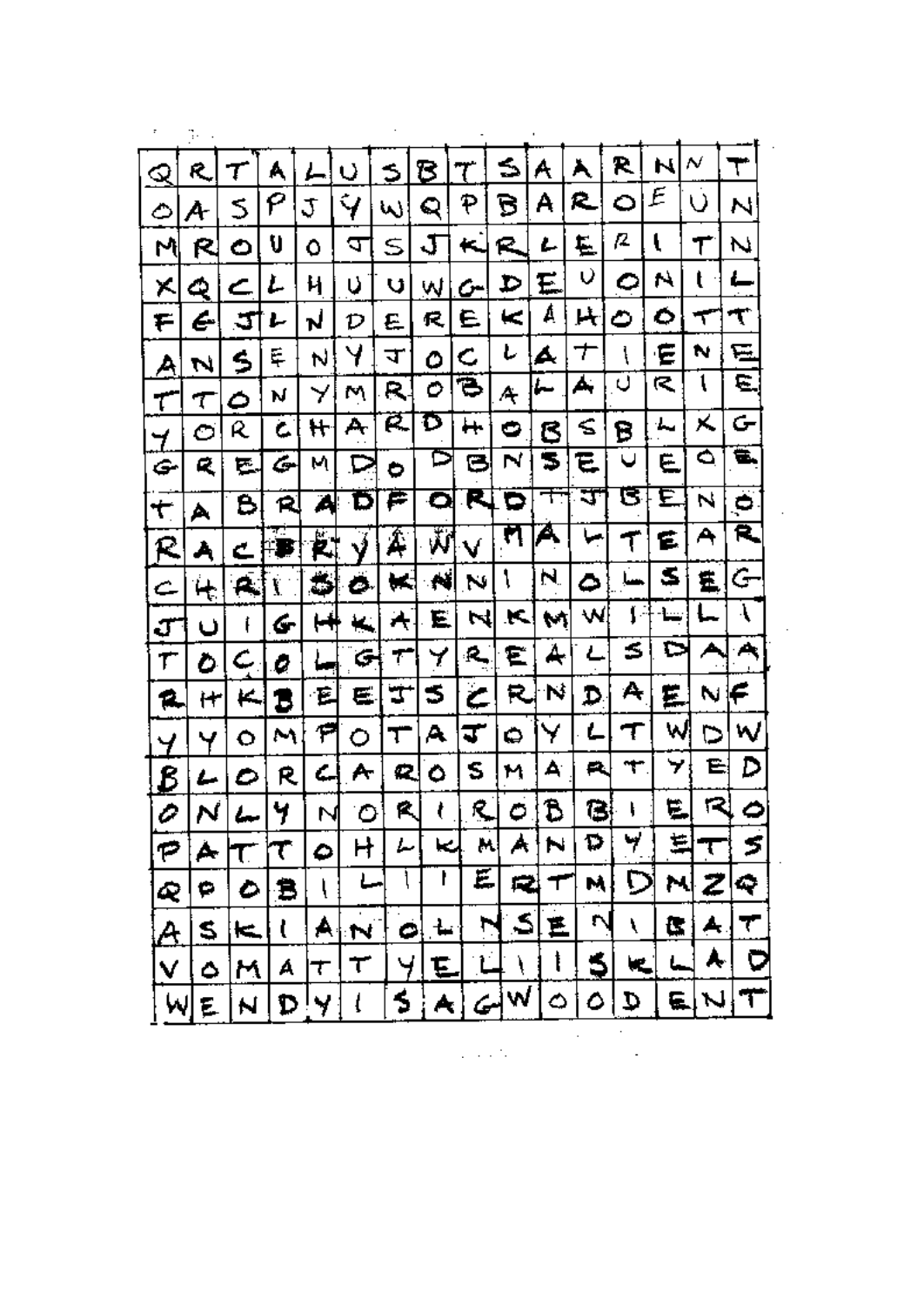### **TopYacht Software: Lake Cootharaba Sailing Club Inc**

### **2004/2005 Aust Cobra & Stingray Championships**

**(Ties: S=Score R=Race B= Bettered. Penalties: B=BFD C=DNC D=DNE E=EXC F=DNF G=RDG L=Late Entrant O=OCS P=Protest Q=DSQ R=RAF S=DNS U=DUT Z=ZFP Y=SCP #=No Data "(x.y)" Discarded)**

| <b>Scratch Results for Cobra up to Race 7 (Drops = 1)</b> |             |                               |                         |                                  |                     |                      |             |                         |                   |                  |            |             |
|-----------------------------------------------------------|-------------|-------------------------------|-------------------------|----------------------------------|---------------------|----------------------|-------------|-------------------------|-------------------|------------------|------------|-------------|
| <b>Place</b>                                              | <b>Ties</b> | <b>Sail</b><br>N <sub>0</sub> | <b>Boat Name</b>        | <b>Skipper</b>                   | Agg<br><b>Score</b> | Race 7               |             | $\vert$ Race 6   Race 5 | Race 4            | Race 3           | Race 2     | Race 1      |
|                                                           |             | 542                           | Spycatcher              | <b>Glenn Dale</b>                | 9.00                | 3.00                 | 2.00        | 1.00                    | 1.00              | [3.00]           | 1.00       | 1.00        |
| $ 2\rangle$                                               |             | 579                           | Ronstan 1               | <b>Scott McVey</b>               | 11.00               | 2.00                 | 1.00        | 2.00                    | 2.00              | 2.00             | 2.00       | [2.00]      |
| 3                                                         |             | 529                           | Crazy<br><b>Diamond</b> | <b>Jon Bateman</b>               | 13.20               | 1.00                 | 2.20G       | 3.00                    | 3.00              | 1.00             | [18.00C]   | 3.00        |
| $\vert 4 \vert$                                           |             | 574                           | <b>Dreamworx</b>        | <b>Rick Nixon</b>                | 24.00               | 5.00                 | 4.00        | [6.00]                  | 4.00              | 4.00             | 3.00       | 4.00        |
| $\overline{5}$                                            |             | 566                           | Live Wire               | Laurie<br><b>Bradford</b>        | 32.00               | $[15.00F]$ 3.00      |             | 8.00                    | 5.00              | 5.00             | 6.00       | 5.00        |
| $\vert 6 \vert$                                           |             | 555                           | <b>Cheetah VI</b>       | <b>Colin Metcher</b>             | 42.00               | 6.00                 | 7.00        | 5.00                    | $[16.00C]$ 10.00  |                  | 7.00       | 7.00        |
| 17                                                        | $4.0S$ 573  |                               | Win Der Race Mal Winder |                                  | 44.00               | $[18.00C]$ 5.00      |             | 4.00                    | 6.00              | 11.00            | 8.00       | 10.00       |
| $\overline{8}$                                            |             | 578                           | Ronstan 2               | <b>Todd McVey</b>                | 44.00               | 8.00                 | 8.00        | [9.00]                  | 7.00              | 8.00             | 5.00       | 8.00        |
| $\overline{9}$                                            |             | 534                           | Centrefold              | Richard<br>Langtree              | 50.00               | 4.00                 | 6.00        | 12.00                   | 9.00              | 7.00             | $[18.00C]$ | 12.00       |
| $ 10\rangle$                                              |             | 549                           | 007                     | <b>Mike Lander</b>               | 53.00               | $[15.00F]$ 9.00      |             | 11.00                   | 11.00             | 9.00             | 4.00       | 9.00        |
| $ 11\rangle$                                              |             | 561                           | Scream                  | David Badrock 58.00              |                     | $[15.00F]$ $[10.00]$ |             | 10.00                   | 8.00              | 6.00             | 11.00      | 13.00       |
| $ 12\rangle$                                              |             | 363                           | <b>Witch Bitch</b>      | <b>Peter Scott</b>               | 67.00               | 15.00F               | 15.00F 7.00 |                         | $[16.00C]$ 15.00F |                  | 9.00       | 6.00        |
| $ 13\rangle$                                              |             | 563                           | Provocative             | <b>John Bolton</b>               | 69.00               | 7.00                 | 11.00       | 13.00                   | 10.00             | 12.00            | $[18.00C]$ | 16.00F      |
| 14                                                        |             | 576                           | Foghorn                 | <b>Derek</b><br><b>Thornhill</b> | 79.00               | 15.00F               | 12.00       | $[16.00F]$ 13.00S       |                   | 13.00            | 12.00      | 14.00       |
| 15                                                        |             | 564                           | Dream<br><b>Machine</b> | <b>Pete Marsh</b>                | 84.00               | 15.00F               |             | 16.00C 16.00F           | 16.00C            | $[16.00C]$ 10.00 |            | 11.00       |
| 16                                                        |             | 456                           | <b>Witch Bitch</b>      | <b>Terry Scott</b>               | 108.00              | 18.00C               |             | 18.00L 18.00L           | 18.00L            | 18.00L           | 18.00LC    | $[18.00LC]$ |
| 16                                                        |             | 577                           | <b>No Brakes</b>        | <b>Grant Hunter</b>              | 108.00              | 18.00C               |             | 18.00L 18.00L           | 18.00L            | 18.00L           | 18.00LC    | $[18.00LC]$ |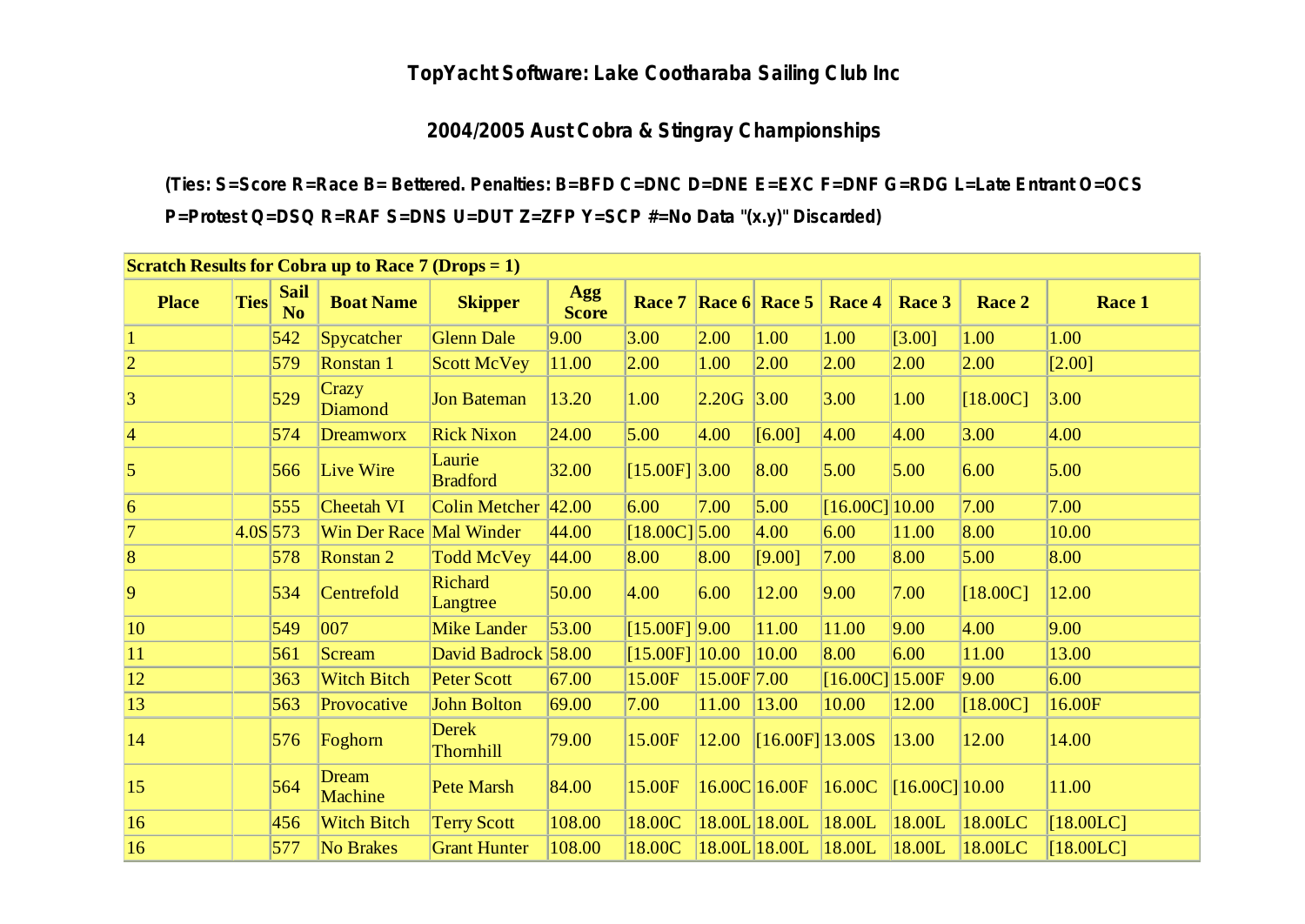| <b>Scratch Results for StingrayMk2 up to Race 7 (Drops = 1)</b> |  |             |                |                              |                          |                            |            |        |                                 |        |         |           |                 |
|-----------------------------------------------------------------|--|-------------|----------------|------------------------------|--------------------------|----------------------------|------------|--------|---------------------------------|--------|---------|-----------|-----------------|
| <b>Place</b>                                                    |  | <b>Ties</b> | <b>Sail No</b> | <b>Boat Name</b>             | <b>Skipper</b>           | <b>Agg</b><br><b>Score</b> | Race 7     |        | $\vert$ Race 6   Race 5 $\vert$ | Race 4 | Race 3  | Race<br>2 | Race 1          |
|                                                                 |  |             | 423            | Indecent<br><b>Obsession</b> | <b>Chris</b><br>Townsend | 6.00                       | <b>EXC</b> | [4.00] | 2.00                            | 1.00   | 1.00    | 1.00      | 1.00            |
| $ 2 \>$                                                         |  |             | 300            | <b>Wild Card</b>             | Justin<br>Forester       | 8.00                       | <b>EXC</b> | 1.00   | 1.00                            | 2.00   | 2.00    | 2.00      | [2.00]          |
| 3                                                               |  |             | 520            | <b>Rebel Yell</b>            | Tony<br><b>Wickings</b>  | 15.00                      | <b>EXC</b> | 3.00   | 3.00                            | 3.00   | [5.00F] | 3.00      | $ 3.00\rangle$  |
| $\vert 4 \vert$                                                 |  |             | 589            | Wet 'n' Wild                 | John<br><b>Dowling</b>   | 19.00                      | <b>EXC</b> | 2.00   | 4.00                            | 5.00C  | 3.00    |           | $5.00C$ [5.00C] |
| 5                                                               |  |             | 482            | Firewater                    | <b>Bob Elliot</b>        | 30.00                      | <b>EXC</b> | 6.00L  | 6.00L                           | 6.00L  | 6.00L   |           | $6.00L$ [6.00L] |

| <b>Handicap Results for Cobra</b> |                      |                     |              |                                |  |  |  |
|-----------------------------------|----------------------|---------------------|--------------|--------------------------------|--|--|--|
| <b>Sail No</b>                    | <b>Boat Name</b>     | Agg<br><b>Score</b> | <b>Place</b> | <b>Awarded</b><br><b>Place</b> |  |  |  |
| 529                               | <b>Dreamworx</b>     | 31                  | 3            | 1                              |  |  |  |
| 566                               | <b>Win Der Race</b>  | 34                  | 5            | $\overline{2}$                 |  |  |  |
| 555                               | Live Wire            | 35                  | 6            | 3                              |  |  |  |
| 573                               | <b>Cheetah VI</b>    | 36.5                | 7            | $\overline{4}$                 |  |  |  |
| 578                               | Ronstan 2            | 39                  | 8            | 5                              |  |  |  |
| 534                               | Centrefold           | 40                  | 9            | 6                              |  |  |  |
| 549                               | Scream               | 46                  | 10           | 7                              |  |  |  |
| 561                               | 007                  | 48                  | 11           | 8                              |  |  |  |
| 363                               | <b>Witch Bitch</b>   | 64                  | 12           | 9                              |  |  |  |
| 563                               | Provocative          | 68.5                | 13           | 10                             |  |  |  |
| 576                               | Foghorn              | 79                  | 14           | 11                             |  |  |  |
| 564                               | <b>Dream Machine</b> | 83                  | 15           | 12                             |  |  |  |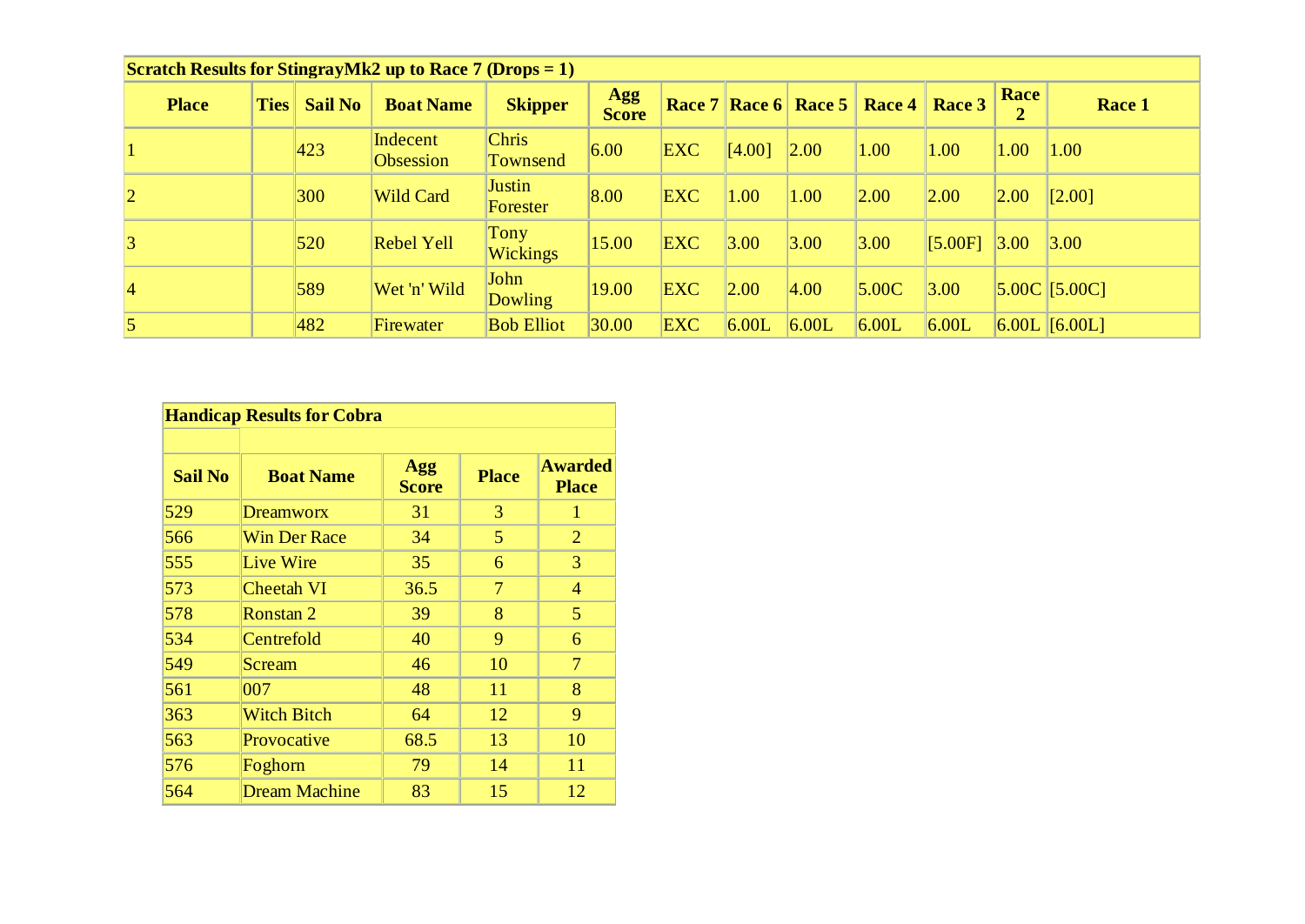### **Cobra Line honours**

| 1st Glen Dale   | Spycatcher.    |
|-----------------|----------------|
| 2nd Scott McVey | Ronstan 1.     |
| 3rd Jon Bateman | Crazy Diamond. |

### **Cobra Handicap**

| 1st Rick Nixon      | Dreamworx.    |
|---------------------|---------------|
| 2nd Mal Winder      | Win Der Race. |
| 3rd Laurie Bradford | Live Wire.    |

## **Cobra Veteran**

Spycatcher.

### **Cobra Masters**

Rick Nixon Dreamworx.

### **Stingray Masters**

Chris Townend Indecent Obsession.

### **Cobra Junior**

Johnny Bolton Provocative.

### **Cobra Club Teams trophy**

 Parkdale Yacht Club Rick Nixon Dreamworx. Laurie Bradford Live Wire. Mal Winder Win Der Race.

### **Cobra State Teams trophy**

| Queensland    |                |
|---------------|----------------|
| Glenn Dale    | Spycatcher.    |
| Scott McVey   | Ronstan 1.     |
| Jon Bateman   | Crazy Diamomd. |
| Colin Metcher | Cheetah VI.    |